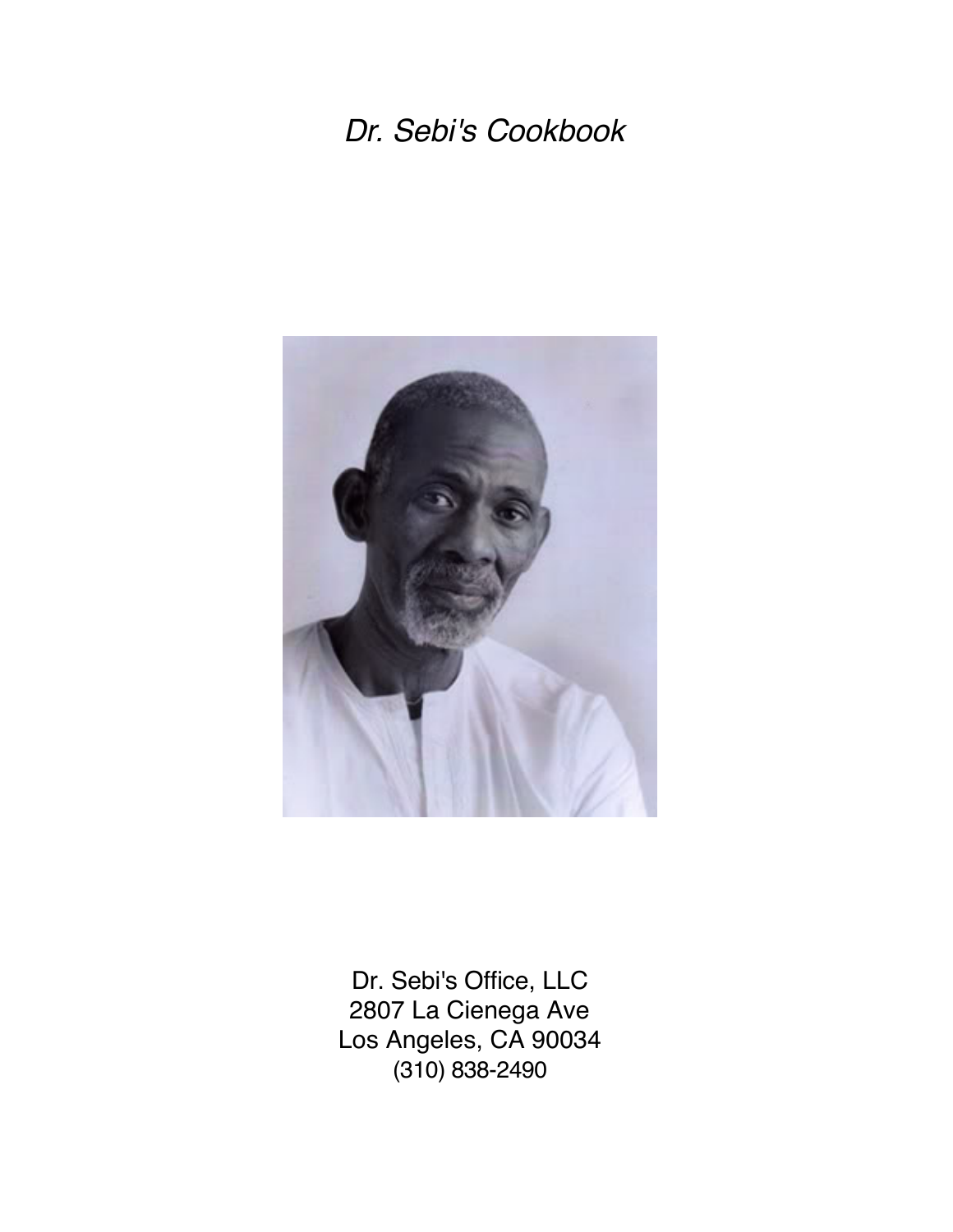Welcome to a new way of eating and healthful living. This cookbook was designed especially for your transition from eating man-made to God-given foods. Consider it a journey. It is not always easy to stop eating the many acidic foods we've enjoyed for so long and have become addicted to - but it can be accomplished through cleansing and nourishing our bodies with the foods the Creator has provided. These recipes represent years of healing and sharing by our clients, friends and staff.

Relax and enjoy the journey.

*Dr. Sebi*

## *ORGANIC FOODS*

*For optimal health it is essential that we eat only non-hybridized organically grown produce. Conventional or industrial produce are grown with pesticide, herbicides, synthetic fertilizers, and other chemicals that are toxic and harmful to the body. Organic foods are grown without the use of these harmful substances; therefore they taste better, are nutritious and are less dangerous to our bodies.* 

#### *RAW VS. COOKED*

*During the vast majority of our existence on this planet, what choices did we have for food? What could we have eaten during the first*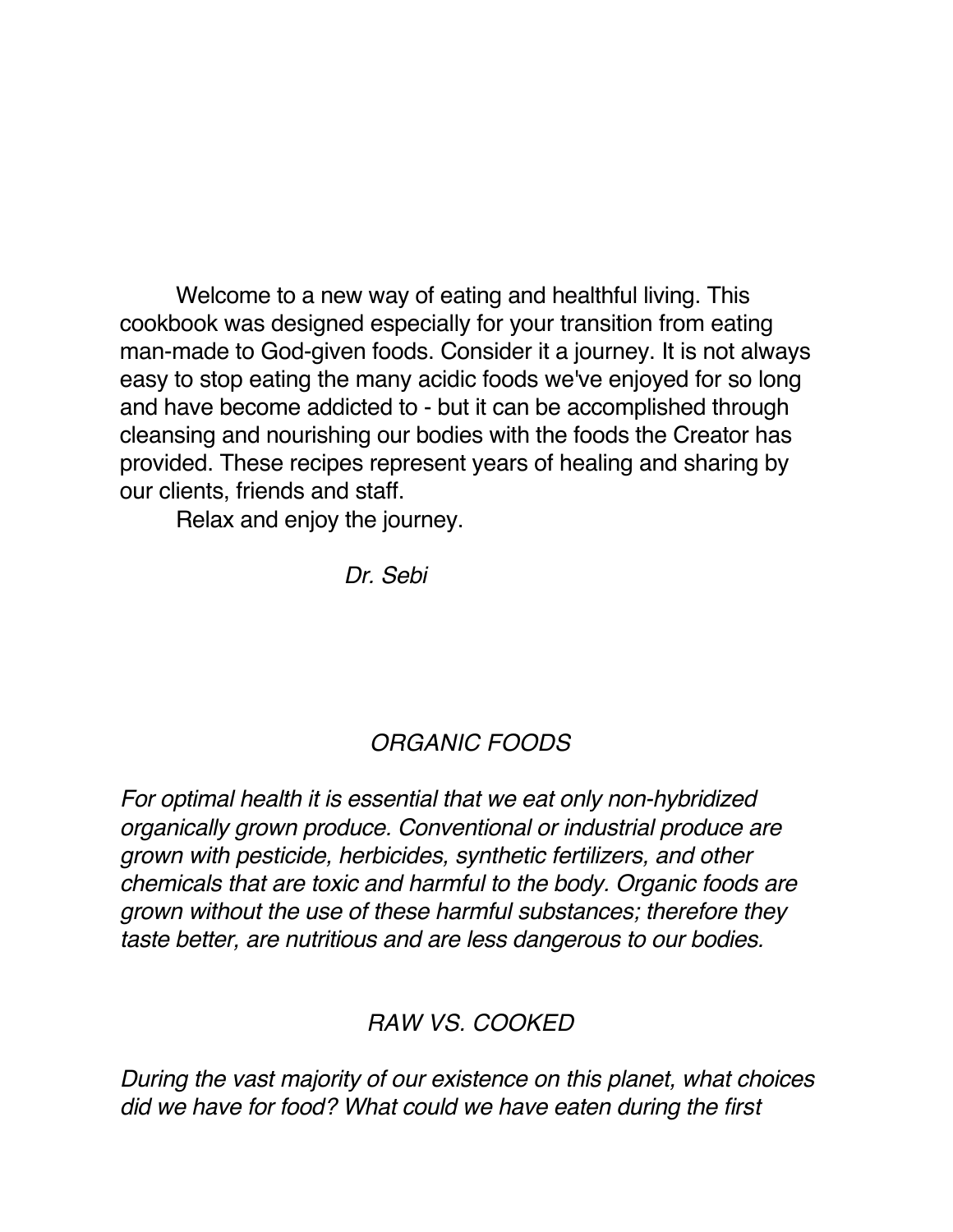*50,000 years before we discovered fire, tools and implements to kill animals? The original diet of Homo sapiens must have been vegetables, fruits and nuts! What other choices did we have? A raw, plant based diet is the main food staple throughout the vast majority of the history of humankind! Before humans began killing and eating dead animal carcass, they ate fruits, leaves, nuts and berries.* 

# *EATING PROPERLY*

*Are you addicted to food? Many of us have become addicted to certain foods. Most people have about 5 or 6 foods that they are actually addicted to and have trouble releasing. These foods are usually hybrids and include rice, beans, soy, breads, potatoes, potato chips, coffee, teas, sweets, chocolate candy, fish, carrot juice, and due to high content of sugar, many are addicted to cigarettes.* 

# **Kamut Raisin Pancakes**

2 cups of Kamut flour 1 cup of maple crystals 2 tsp of vanilla extract 1 2/3 tsp of seams powder 1 1/2 cup of almond milk 1/4 cup of raisins

Putting it all Together:

Put Kamut flour, seamoss powder in a bowl Add raisins, vanilla extract, and maple crystals Stir in almond lik Pour into heated pan and cook evenly on both sides

#### **Seamoss Breakfast Shake**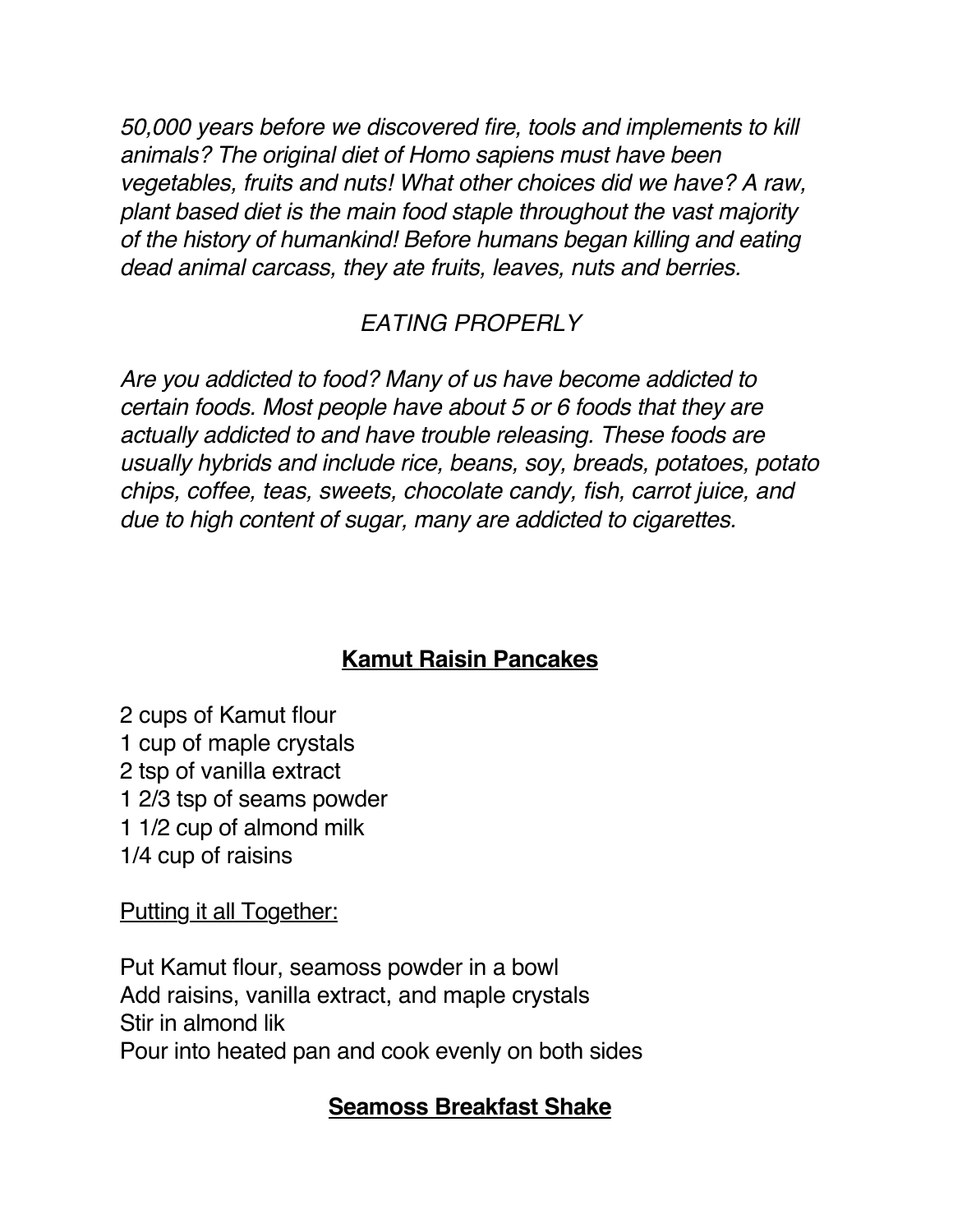4 bp of almond butter 1 cup of maple syrup 3 cups of almond milk 3 tsp of vanilla extract 2 tsp of cinnamon 1 tsp of seamoss 3-4 cups of water

**Putting it all Together** 

Blend hot water and seams Add almond butter, maple syrup, cinnamon, vanilla extract and almond milk Blend until smooth and serve

## **Spelt Strawberry Waffles**

2 cups of spelt flour 1/2 cup of almond milk 1/4 cup of water 1 tsp of seams 1/4 cup of agave nectar 1 tsp of vanilla extract 6 strawberries cut into small pieces

#### Putting it all Together:

Put spelt flour, seams, and strawberry pieces Add agave nectar, vanilla extract, water, and almond milk Mix together and pour into waffle maker and cook

## **Cream of Rye**

1 1/2 cup of cream of rye 1/2 cup of water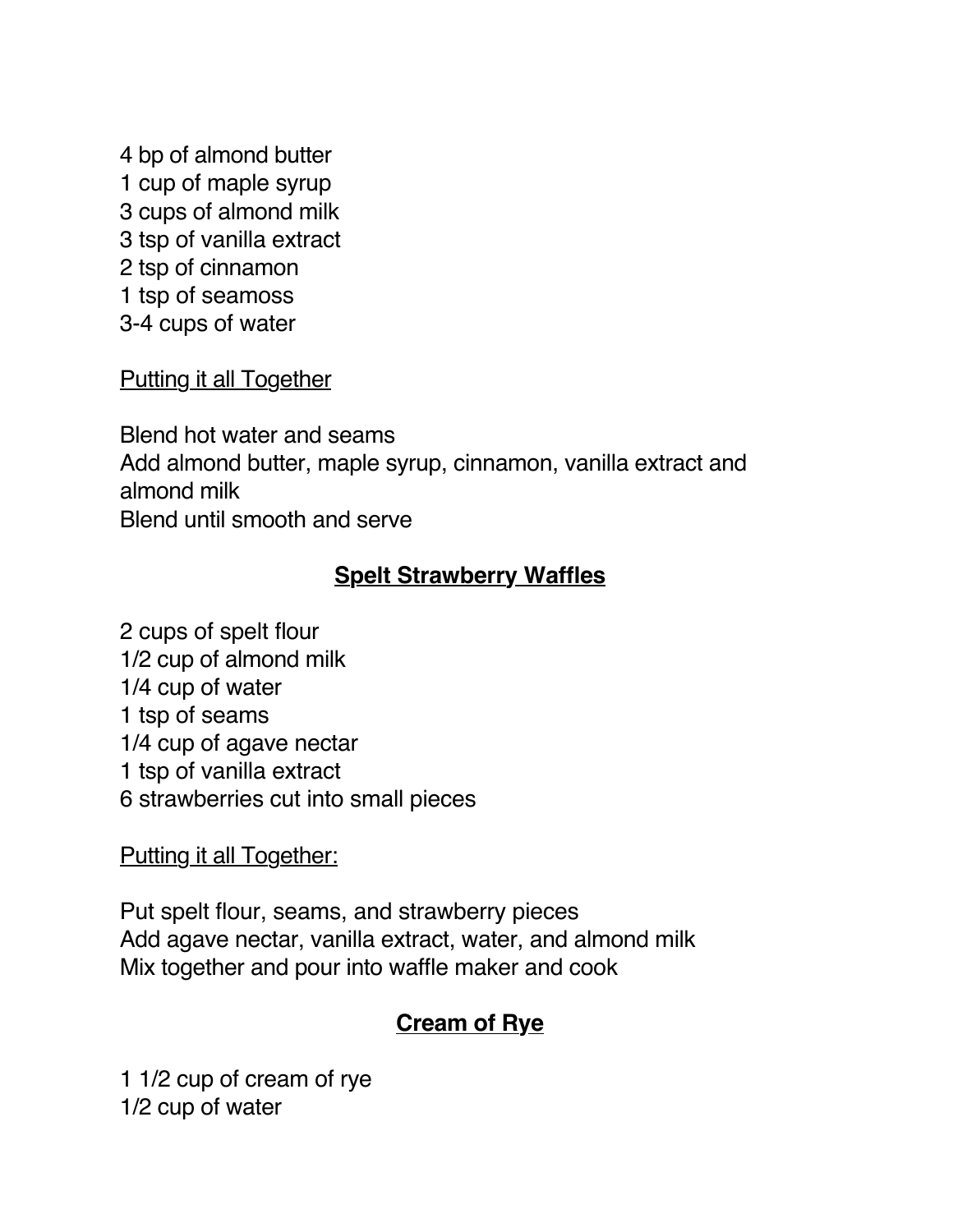1/2 cup of almond milk 1 tsp of vanilla extract 1/4 cup of agave nectar

Putting it all Together:

Add water to a pot and bring to boil Once boiling, take opt off the fire Add cream of rye mix until thickens Add vanilla extract, agave nectar and milk Stir then serve

#### **Blueberry Spelt Muffins**

1/4 tsp of sea salt 1/3 cup of maple syrup 1 tsp of baking powder 1/2 cup of sea moss 1/2 cup of sea moss 3/4 cup of spelt flour 3/4 cup of kamut flour 1 cup of almond milk 1 cup of blueberries

Putting it all Together:

Preheat oven to 400F. Place baking cups in a muffin pan Combine flour, syrup, salt, baking powder, and seamoss together in a mixing bowl. Add almond milk. Mix Fold in blueberries Pour into baking cups and bake for 25-30 minutes

## **Spelt French Toast**

2 slices of Spelt Bread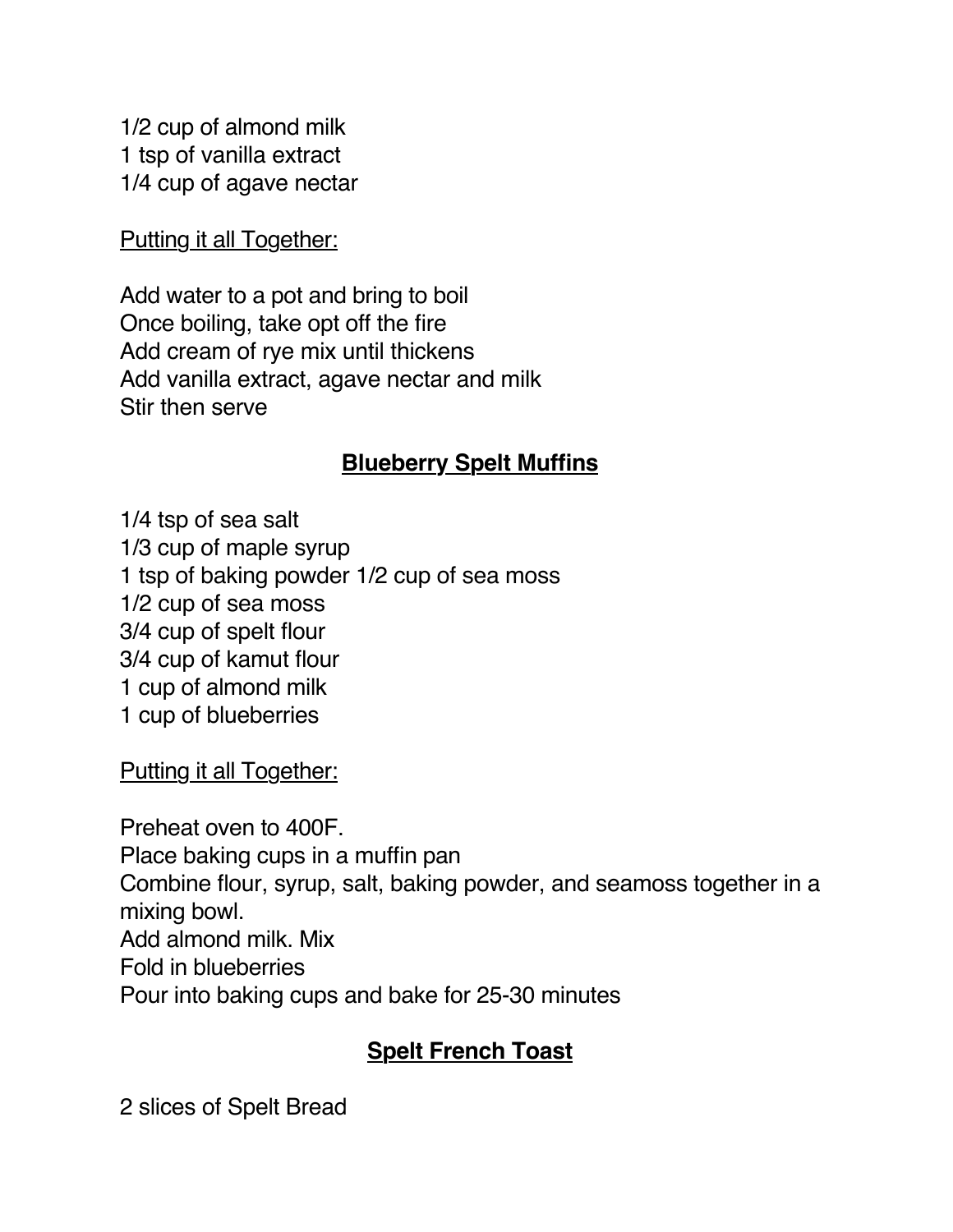1 cup of Almond Milk 2 tsp of Quinoa flakes 2 tsp of spelt flour 2 tsp of maple crystals 1/2 tsp of sea salt

Putting it all Together:

Mix all together Dip bread till soak but not soggy. Add olive oil to pan to lightly fry on both sides

#### **Kamut Puff Cereal**

1/4 cup of agave nectar 1 cup of hot Almond milk 1/4 of raisins 1/4 cup of chopped almonds 1/4 cup of chopped dates 1 cups of kamut puffs

Putting it all Together:

Add almond milk to: Almonds, cereal, dates, agave nectar and Enjoy!

## **Papaya Breakfast Shake**

2 cups of almond milk 1/2 cup of agave nectar 1 tsp of seams 1/2 cup of cold water 1/2 cup of fresh or frozen papaya

Putting it all Together: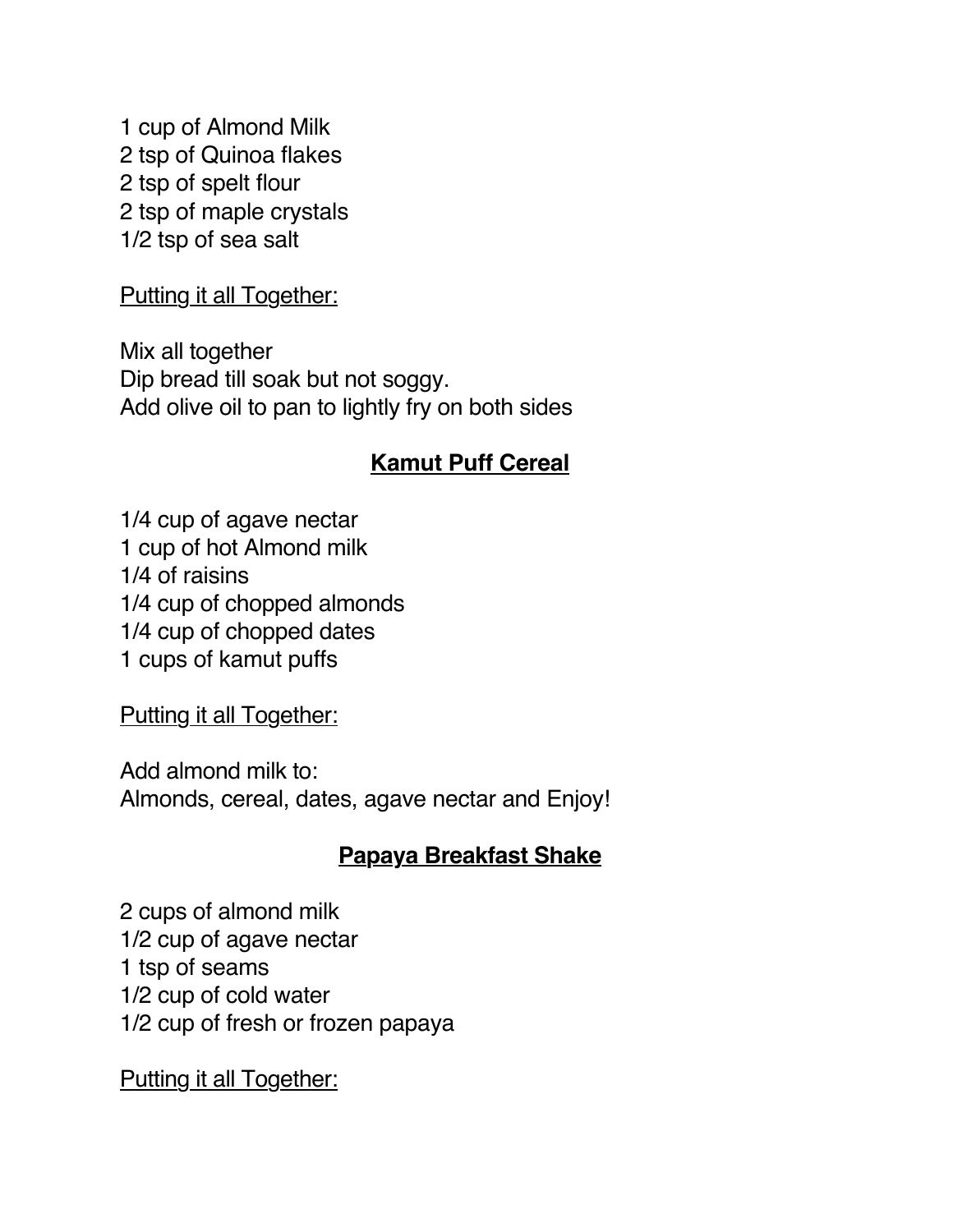Blend water and seamoss Add Papaya, milk, and agave nectar Blend till smooth and serve

#### **Cream of Kamut**

4 cups of almond milk

2 cups of water

1 1/2 cup of kamut flour

1 1/2 tsp of vanilla extract

1 cup of maple crystals

1 tsp of cinnamon

Putting it all Together:

Make like cream of rye

#### **Pasta Salad**

2 boxes of spelt penne 2 avocados cut in small pieces 1 1/2 cup of sun dried tomatoes 1/2 cup of chopped onions 1/4 cup of almond milk 1/4 cup of fresh lime juice 3 tbs of maple syrup 4 tbs of sea salt 3-4 dashes of cilantro 1/2 cup of olive oil

Putting it all Together:

Cook the pasta as directed on package Add everything in a big bowl toss until evenly distributed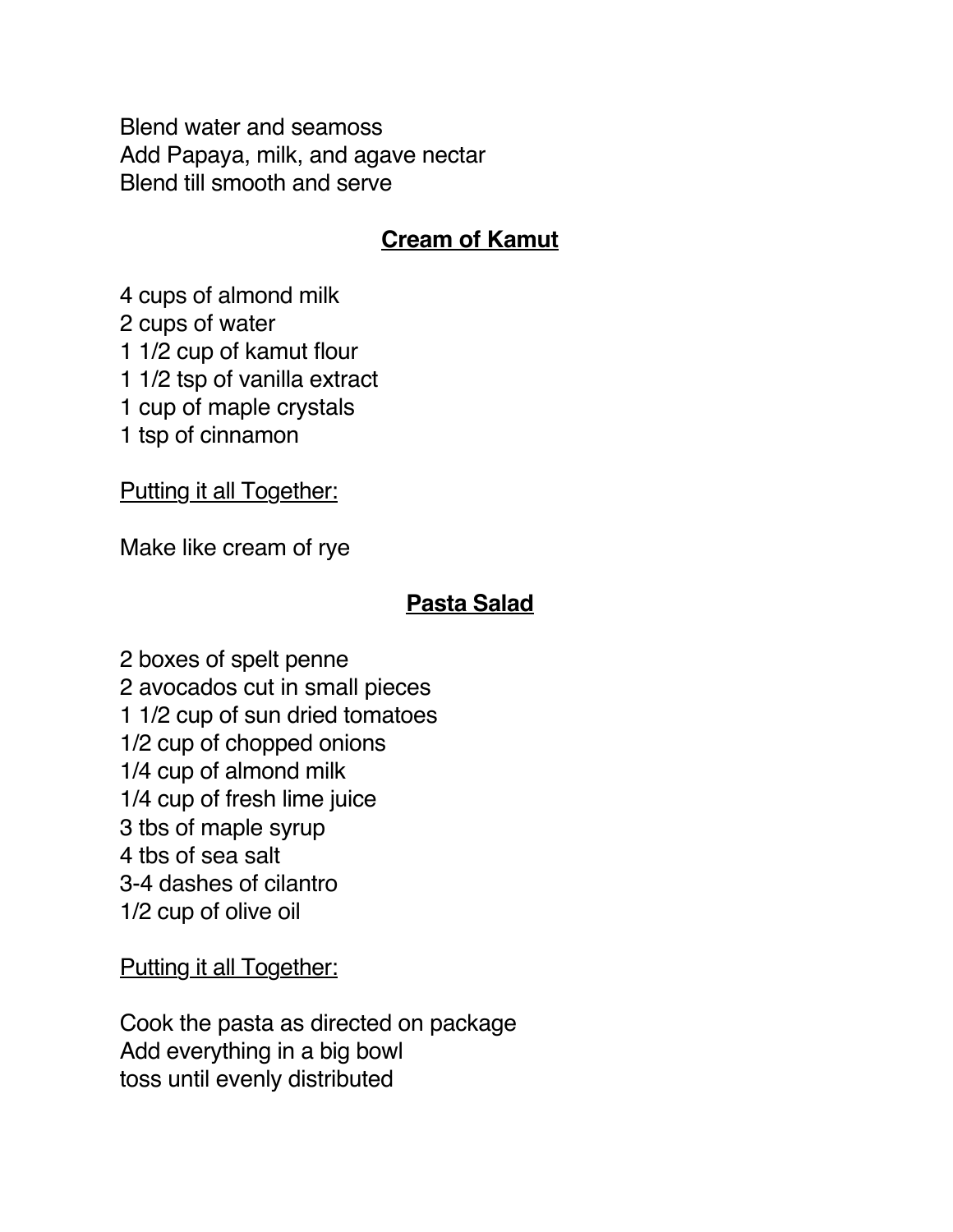#### **Mushroom Patties**

2 portabella mushrooms 1/2 cup bell peppers 1/4 tsp oregano 1 Pinch of cayenne pepper 1/4 bunch of cilantro 4 tbs sea salt 1 tsp dill 2 tsp onion powder 1/4 cup of spelt flour

Putting it all Together:

-Soak mushrooms for 1 minute in spring water

-Remove and place in food processor with scallions and bell peppers

-Add cilantro, flour and other seasonings

-Mix thoroughly and form patties

-Place them in heated pan with 2 tbs olive oil

-Fry on both sides until done (approximately 3 minutes each)

#### **The Greatest Greens**

3 bunches of mustard and turnips greens 1/2 of each 2 cups of chopped onions 1/4 cup olive oil 1 tsp of cayenne or chili powder 3 tbs sea salt

Putting it all Together:

-heat pan then add onions, cook till golden brown -add greens, cook down for 20 min. -season with sea salt, and cayenne or chili powder

#### **Stuffed Bell Peppers**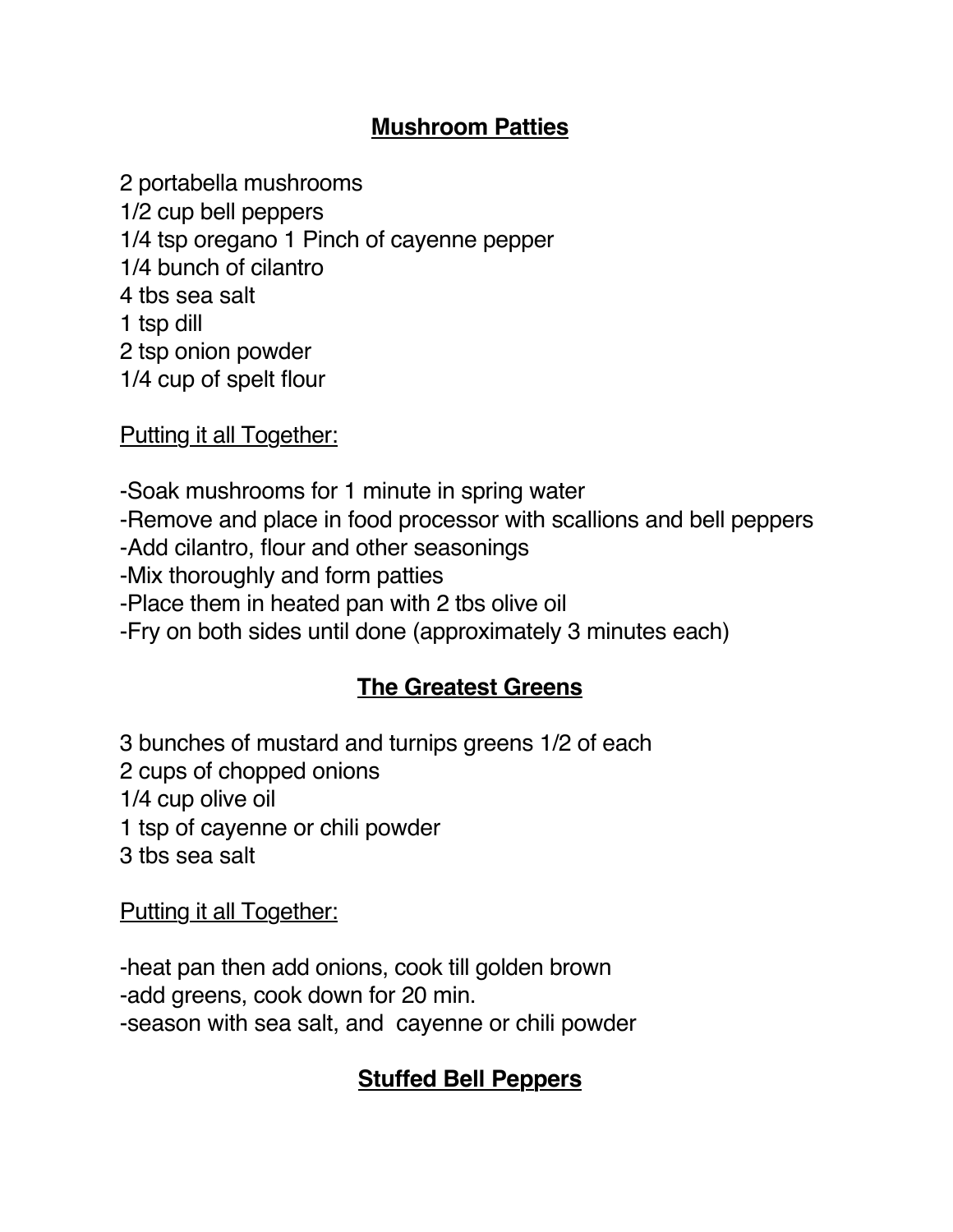1 1/2 cup of quinoa 1 lb. oyster or brown button mushroom 2 green bell peppers 3 tbs olive oil 1/2 red bell peppers chopped fine 1/4 tsp of ground cumin 1/2 tsp sweet basil 1/2 tsp dill 1/2 tsp sea salt 2 slices of kamut or spelt bread toasted, crumbled

Putting it all Together:

-steam bell peppers until tender, then hollow out -place quinoa grain in saucepan with water covering the top -cook low heat until water is absorbed, then set aside -sauté mushrooms and red bell peppers in olive oil -season inside bell peppers with some spices and olive oil -mix quinoa, mushrooms, and red bell pepper with remaining seasonings

-stuff bell peppers with mixture, then sprinkle bread crumbs on top -bake in preheated oven at 250 degrees for 10-15 minutes -serve hot and enjoy with a green leafy salad

## **Vegetable Mushroom Soup**

1 lb oyster mushrooms, chopped

1 cup quinoa

1 small red and green bell pepper chopped

1 bunch spinach, washed, and steamed

2 tbs olive oil

1/2 lb kamut spiral pasta

Spring water

2 onions chopped finely

2 large chayote squash, peeled and chopped

2-3 bunches kale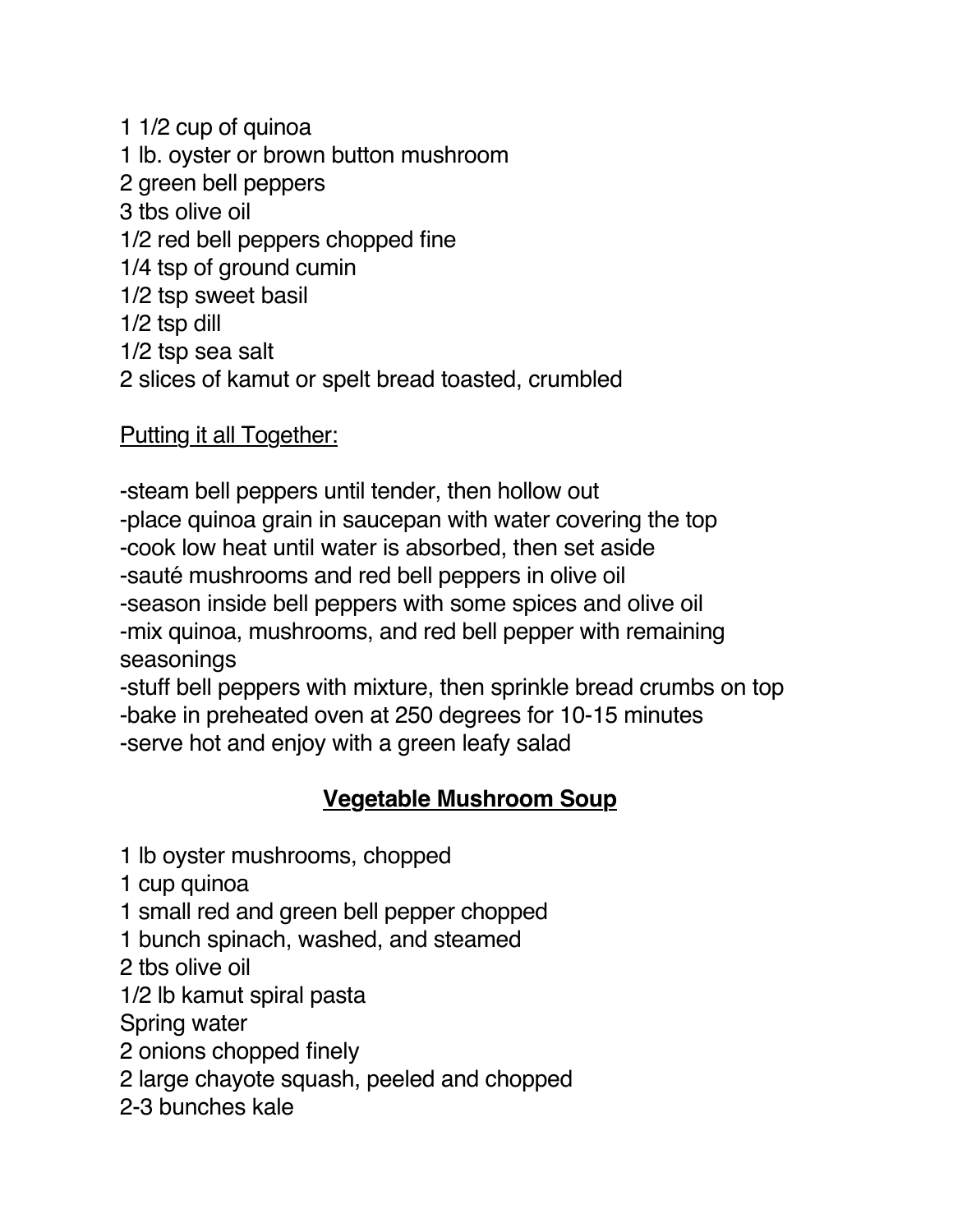1 clove

1/2 tsp: marjoram, rosemary, oregano, thyme, red pepper, and cumin

## Putting it all Together:

-put olive oil in hot skillet

-sauté mushrooms, bell peppers, and onions slowly for 20 minutes -add mushroom mixture in soup pot and fill with spring water

-add chayote squash

-add thyme, marjoram, rosemary, oregano, red pepper, cumin, clove, and quinoa

-Simmer 45 minutes

-add Kamut Pasta simmer for 15 min

-add spinach, stir, and then serve when tender

# **Vegetable Patties**

1 bunch of broccoli chopped fine

1 bunch of kale greens cut fine

2 chayote squash diced

1/2 red and green peppers chopped

1 medium yellow onion chopped fine

1 pinch of African red pepper 3 tbs olive oil

1/4 cup seamoss powder

Spring Water

Kamut Flour

Putting it all Together;

-heat skillet with 3 tbs olive oil -add onion, bell pepper, chayote squash, African red pepper and ground cumin, sauté 2-3 minutes -add broccoli and kale simmer 10-12 minutes

**Preparation for Kamut flour:**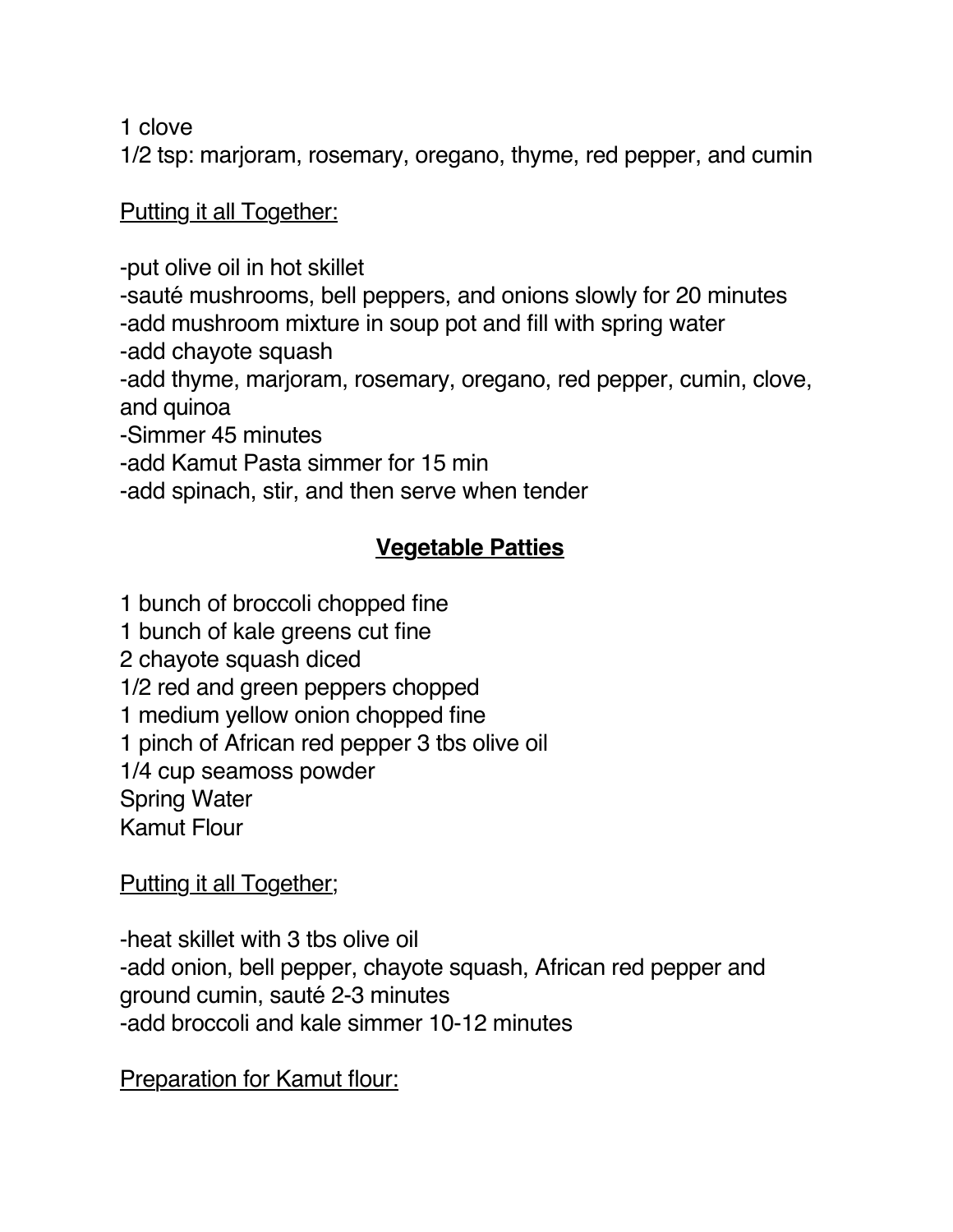-mix seamoss with enough flour and water to make a dough -roll out on floured board cut into 10" diameter circles -place cooked vegetables 1/2 of circle -fold other half to cover the vegetables -use a fork to pinch the edges closed -place patties on lightly greased baking sheet and bake 20-30 minutes or until golden brown

## **Homestyle Okra**

alb fresh okra diced 2 soft tomatoes 1/2 yellow onion chopped fine 1/4 tsp ground cumin 4tbs olive oil 1/4 tsp African red pepper 1/4 tsp. sassafras 1/4 tsp. sea salt cooked wild rice or quinoa

## **Vegetable Stir Fry Medley**

1 pkg. oyster mushrooms, sliced 2 zucchini, sliced 1/2 small yellow onion, chopped fine 8 cherry tomatoes, chopped 3 tbs olive oil 1 cup broccoli, chopped fine 1 small red and green pepper, chopped

Putting it all Together:

-Put olive oil in heated stainless steel wok

-add tomatoes and onions

-add your favorite seasonings and sauté 3-4 min

-add mushrooms and sauté another 3-4 min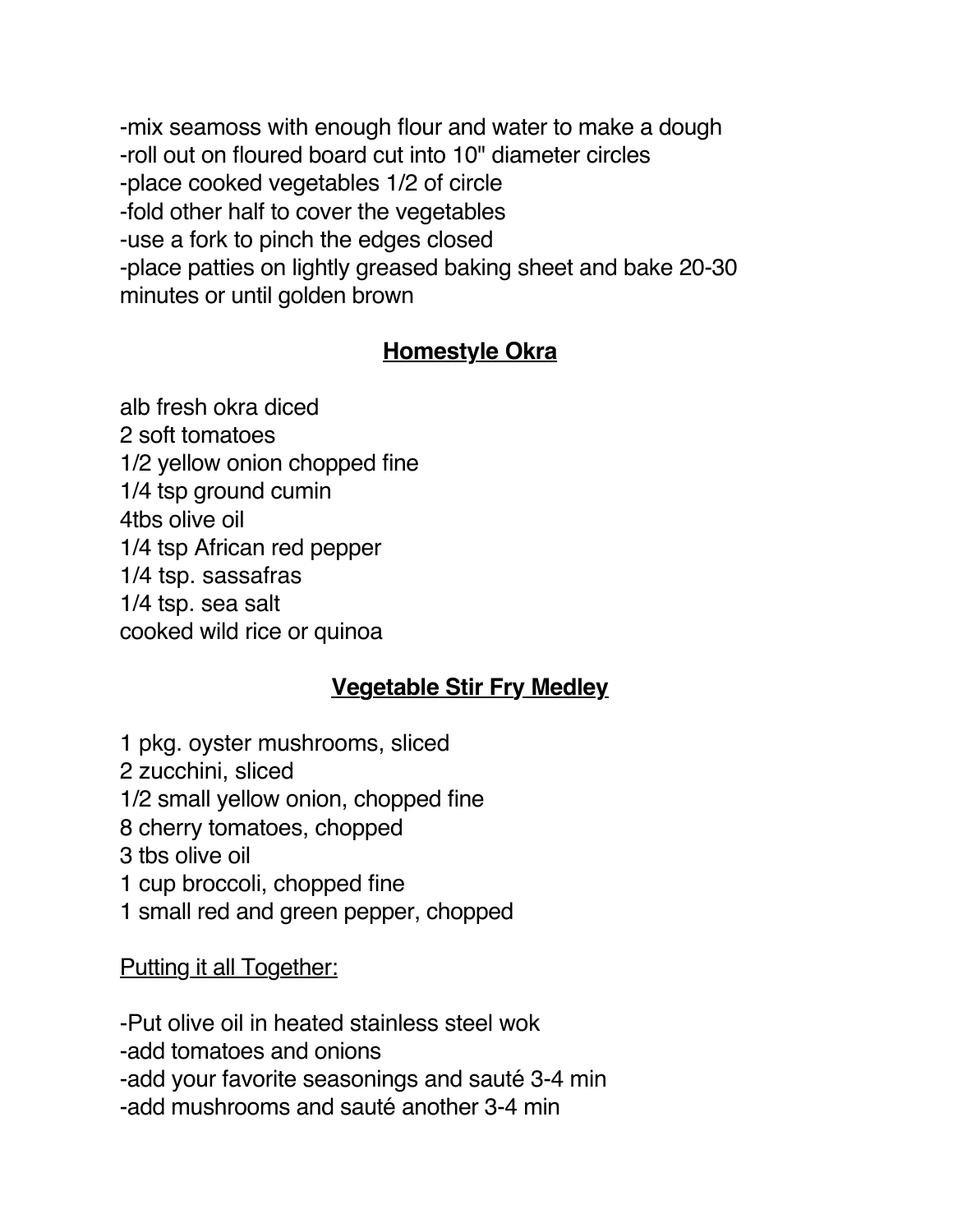-add zucchini, bell peppers, broccoli and sauté 3-4 minutes

# **Wild Rice**

Wild rice Spring water 1 medium yellow onion chopped fine 1 small red pepper 1 cup mushrooms, chopped medium, fine (oyster or brown button) 1/8 cup olive oil 1 tsp. thyme 2 tsp. oregano 1 tsp. sea salt 1/8 tsp. African red pepper

# Putting it all Together:

Soak rice in spring water over night for best results

-Cook rice according to package instructions and set aside -pour olive oil in hot skillet

-Sauté vegetables and mushrooms 2-3 minutes

-Add thyme, oregano, sea salt, and African red pepper

-Fold in Cooked rice and simmer for 20 minutes

Tip: If you forget to soak rice over night:

Par boil rice for 20 minutes set aside loosely covered until rice opens (approx. 2-3 hours)

Rinse and cook until tender

Or:

Boil rice, adding additional water and stirring as needed until tender.

# **Spaghetti Recipe**

Follow directions on the Vita Spelt Pasta box on how to cook the pasta.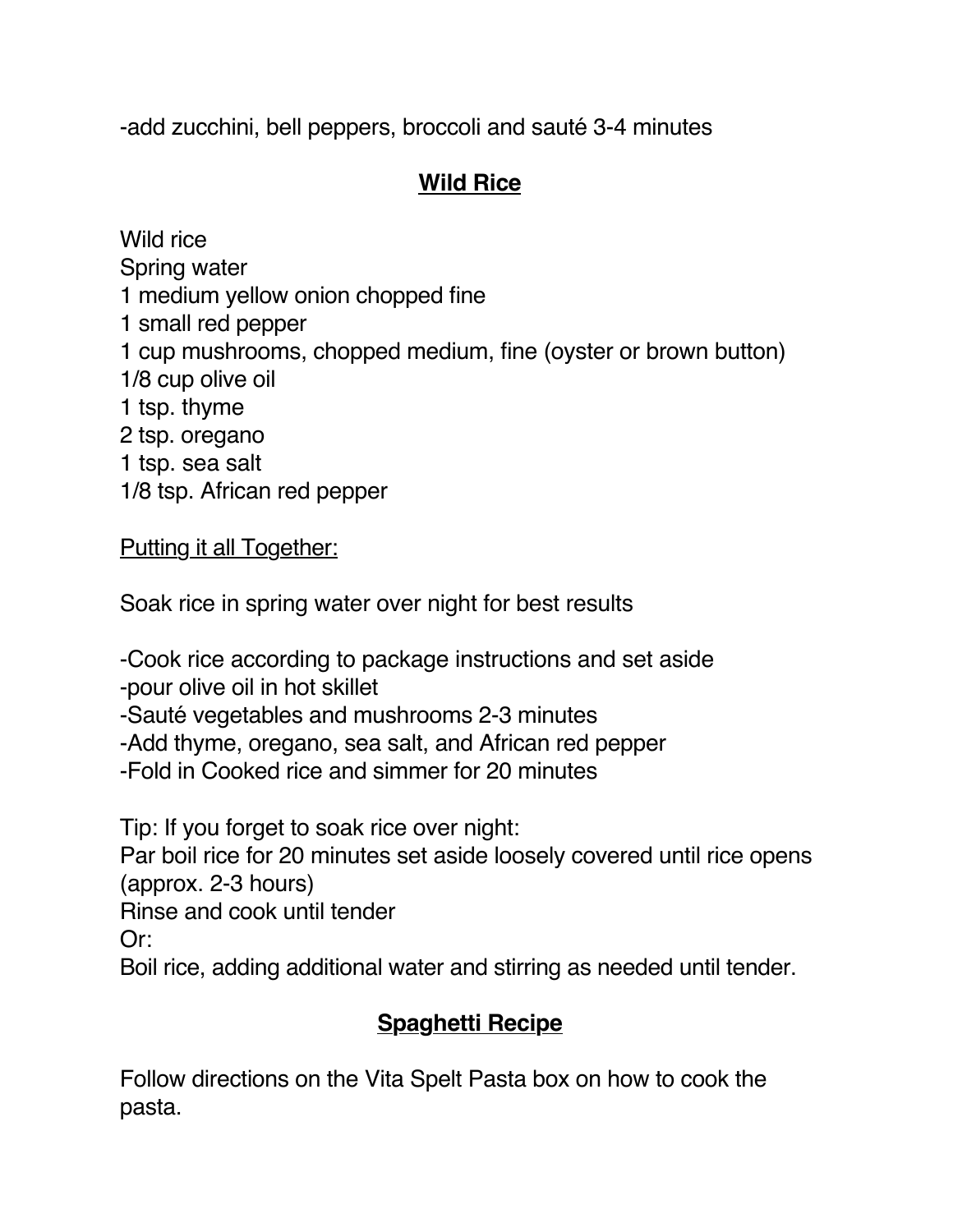After the pasta is cooked, strain it.

In a separate pan add 1/2 cup of olive oil 2 cups of tomato sauce add 4 tbs of sea salt 1 1/2 tbs of onion powder 2 tbs of cayenne/chili powder 3 tbs of maple syrup

Heat sauce on medium high for 10 minutes Stir pasta into sauce Let sit for 5 minutes.

Serve and Enjoy!

#### **Lasagna**

1 red bell pepper, chopped 1 yellow onion chopped 2 tbs olive oil Bay leaf, crumbled Spelt lasagna pasta 2 lb., mushrooms 8 fresh tomatoes Almond cheddar cheese Oregano, to taste Sea salt, to taste

Putting it all Together:

#### Tomato sauce

-Heat Skillet and add olive oil

-Place onion, bell peppers, oregano, sea salt, and bay leaf in skillet and sauté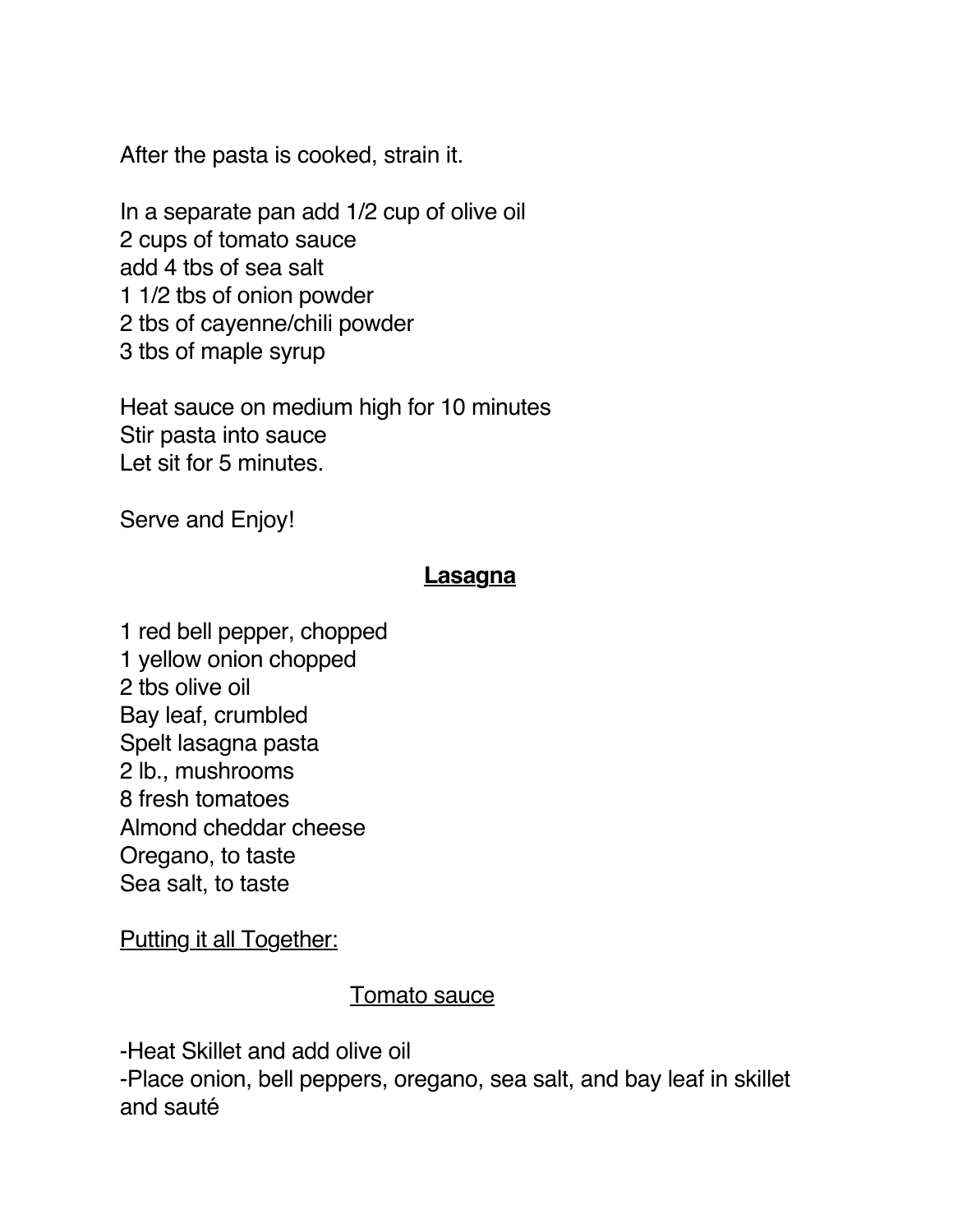-Boil tomatoes for 10 minutes

-Place in ice water for five minutes, drain and remove skin from tomatoes

-Blend tomato in blender -fresh tomato sauce

-Add tomato sauce in skillet with sautéed seasonings

-Simmer for 30-45 minutes

-Set aside half of sauce to be used to make mushroom sauce, remaining half to be used when layering.

#### Mushroom sauce

-Place mushrooms in water, soak for 1 minute, strain and slice -Season to taste sauté for 2 minutes and add 1/2 of saved sauce (see above), set aside for layering.

#### Pasta

-Prepare pasta according to instructions

-Once pasta is done, place under cold water for easy handling

-Layer a deep baking dish with tomato sauce

-Place a layer of pasta on top then a layer of mushroom sauce

-Then add a layer of almond cheddar

-Repeat steps until dish is almost full

-Place 2 cups of sauce on top of remainder of almond cheddar

-Bake in 350 degree oven for 20 minutes until almond cheddar is melted

Note: Almond cheddar cheese can be purchased at Trader Joes and Whole Foods Market

# **Hot Veggie Wrap**

3 cups diced tomatoes

2 cups onion

1 cup of diced bell peppers

1/2 cup of mushrooms chopped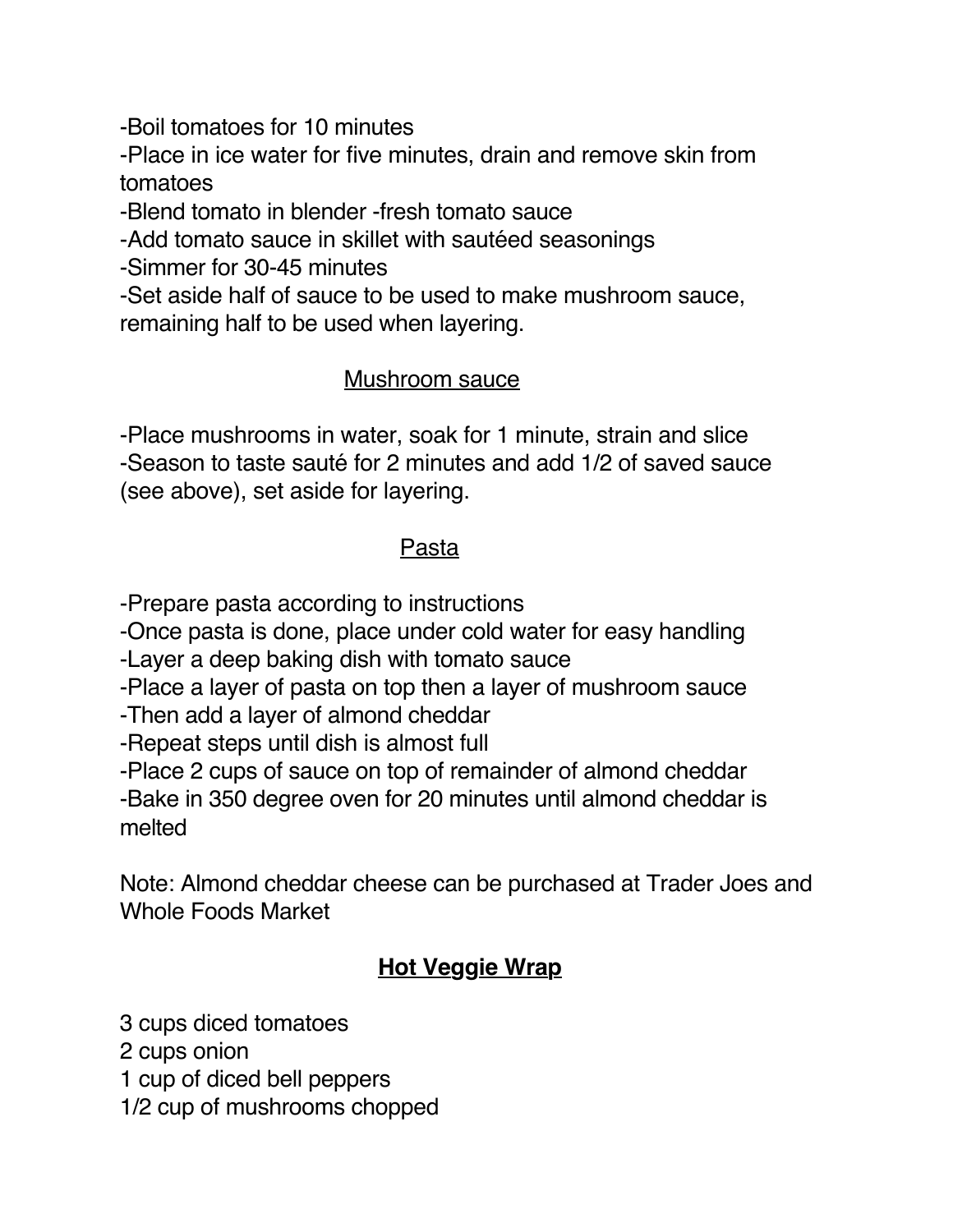Putting it all Together:

-Stir fry all vegetables for 5 minutes -Warm spelt tortilla -Put together

Enjoy!

## **Taquitos**

2 cups of chopped onion 4 cups of chopped mushrooms 2 tsp chili powder 3 tbs sea salt 2 tbs tomato sauce 2 tbs oregano 2 tsp. onion powder 2 tsp. ground thyme

Putting it all Together:

-Add 1/4 cup of olive oil to the pan -Add onion sauté until golden brown -Add mushroom sauté for 5 minutes -Then add seasonings -Wrap in corn shells tightly -Then fry until crispy

#### **Mushroom Salad**

- 1/4 bunch fresh spinach, torn
- 1/4 bunch red leaf lettuce, torn
- 1/4 bunch romaine lettuce, torn
- 1/2 lb. fresh mushrooms
- 1/2 red bell pepper, chopped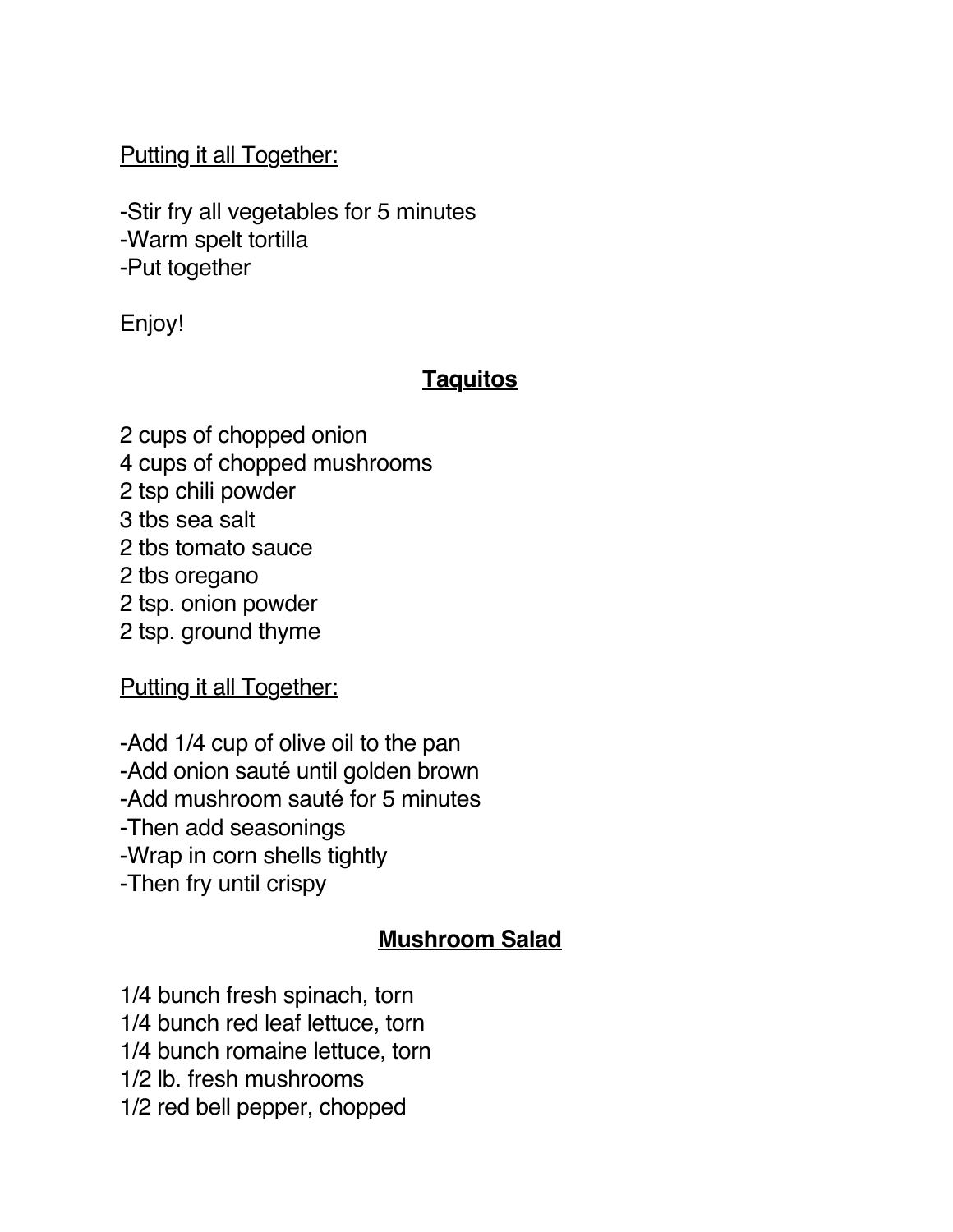1 sm. red onion, diced 1/2 cup olive oil 1/4 cup fresh lime juice 1/2 tsp. dill 1/2 tsp. basil 1/2 tsp. sea salt

Putting it all Together:

-Thoroughly wash mushrooms, dry, slice -Add onion, bell pepper, olive oil, lime juice, dill, sea salt, and basil -Marinade 1/2 hour in refrigerator -Thoroughly wash greens, dry and shred

-Place greens with mushrooms and mix thoroughly

Enjoy!

## **Vegetable Salad**

1/2 lb. fresh string beans (Remove ends and snap in half) 1/2 bunch romaine lettuce, torn 1/2 bunch watercress, torn 1/2 bunch cilantro, chopped fine 1/2 tsp. dill 1/4 tsp. cumin 1/4 cup fresh lime juice 1/2 cup olive oil Sweet basil to taste

Putting it all Together:

-Put olive oil in bowl -Add dill, cumin, basil, and lime juice -Marinade in refrigerator for 1-1/2 hours -Mix thoroughly with lettuce, watercress, and cilantro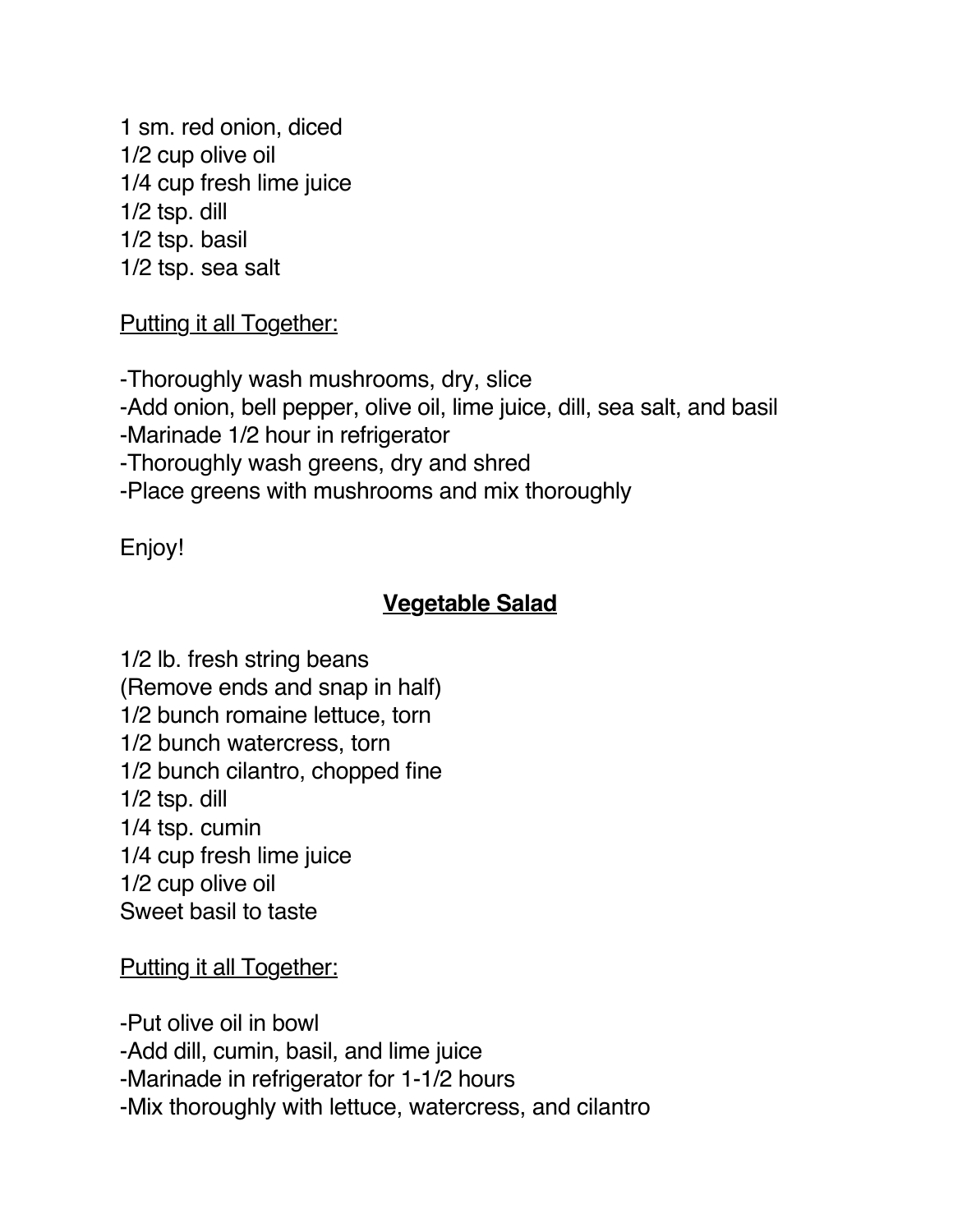Enjoy!

#### **Avocado Dressing**

3 Ripe avocados, peeled and seeded 1/2 small red onion 1/2 tomato peeled 1/4 cup fresh lime juice 4 tbs pure olive oil Pinch Cayenne Pepper Few sprigs of cilantro 1 tsp. chili powder 1 tsp. oregano 1 tsp. cumin 1/2 tsp. sweet basil 1/2 tsp. sweet basil 1/2 tsp. thyme 1/4 tsp. sea salt

Putting it all Together:

Puree avocados in blender Add remaining ingredients and 2 tablespoons of spring water Lightly blend and pour over your salad

Note: Season to taste Use cold pressed, virgin olive oil

## **Creamy Salad Dressing**

4 tbs. almond butter 2 green onions 1/4 tsp. ground cumin 1/2 cup fresh lime juice 1/2 tsp. sweet basil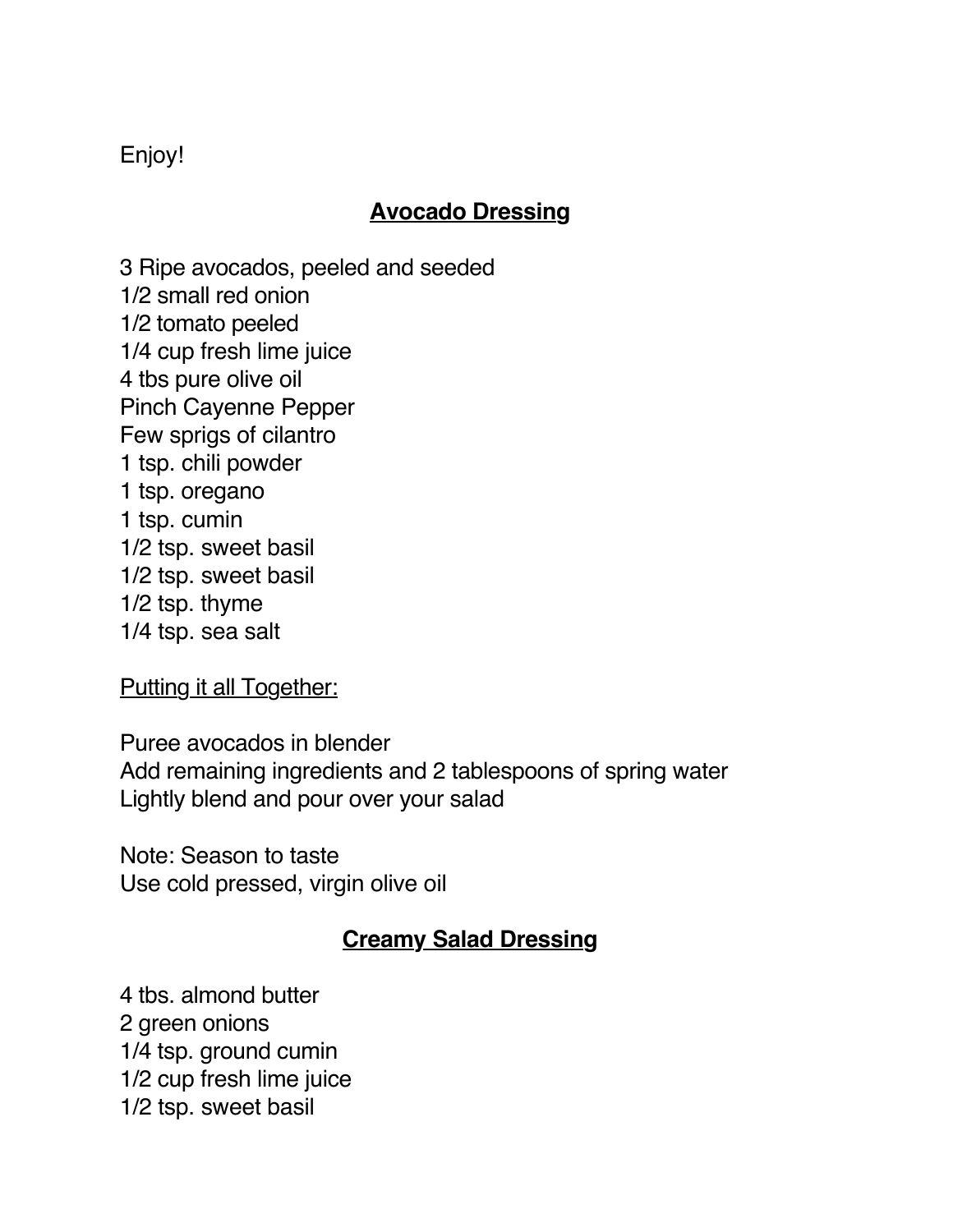1/4 tsp. thyme 1 tsp. maple syrup 1/4 tsp. sea salt

#### Putting it all Together:

In a glass bottle, add all ingredients and 2 tablespoons of spring water Shake thoroughly and enjoy!

#### **Cucumber Dressing**

3 med. cucumbers, peeled 10 almonds, raw, unsalted 4 tbs. pure olive oil 1/4 cup fresh lime juice 1/4 cup green onions, chopped fine 1/2 tsp. thyme 1/2 tsp. sea salt 1/4 tsp. dill 1-1/2 cup spring water Few sprigs of cilantro, chopped

Putting it all Together:

Blend 10 almonds in spring water, 2 minutes, high speed Strain and set liquid aside Puree cucumbers in blender with almonds Add olive oil, lime juice and remaining ingredients Lightly blend, adding liquid, if needed Pour over your salad and enjoy!

## **Xave's Delight**

2 fresh limes squeezed 3 tbs. maple syrup 3 oz. sesame tahini